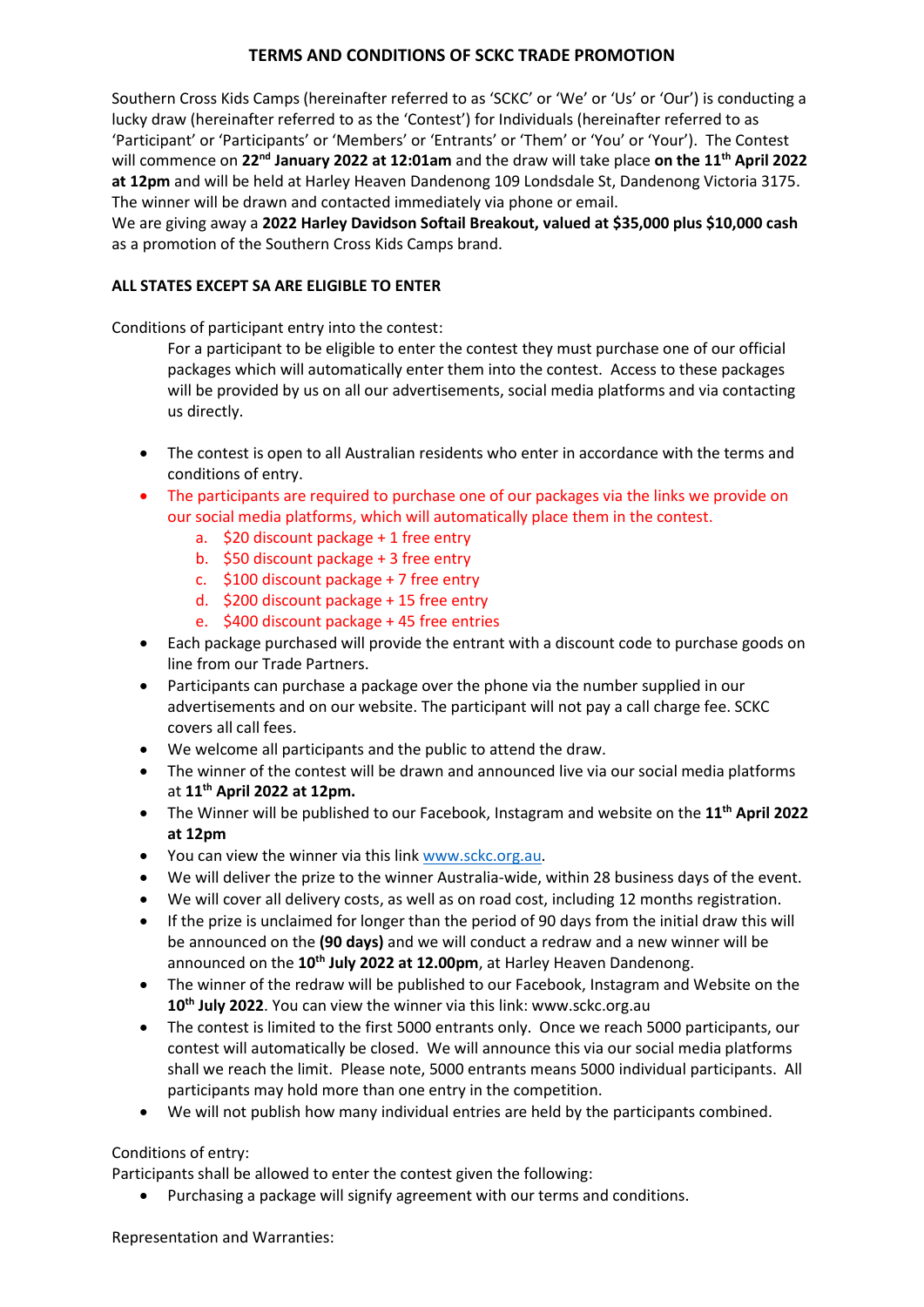Southern Cross Kids Camps Warrants the following;

- The vehicle involved in the contest are owned by Southern Cross Kids Camps
- The purpose of this contest is to promote the Southern Cross Kids Camps brand and bring awareness to the work of Southern Cross Kids Camps.
- The contest can be won by any participant who purchases a package from our website, or any official link.
- The contest is funded in whole, by Southern Cross Kids Camps and the contest is solely promoted by Southern Cross Kids Camps, ABN 36094170975

## Representation and warranties of the participant:

The Participant represents and warrants that it shall not contact any affiliate, employee, sponsor, or partner of Southern Cross Kids Camps in order to manipulate the Contest results. DISCLAIMER By becoming a Member or Customer of Southern Cross Kids Camps the Participant agrees to enter the Contest and Agrees that:

- Any and all disputes, claims and causes of action arising out of or in connection with the Contest and the promotional prizes shall be resolved individually without any form of class action;
- Any claims, judgments and awards shall be limited to actual out of pocket costs incurred in entering the Contest, but under no circumstances will Southern Cross Kids Camps be responsible for any legal fees;
- Participants hereby waive all rights to claim punitive, incidental or consequential damage and any rights to have damages multiplied or otherwise increased and any other damages, other than damages for actual out of pocket expenses incurred in entering the contest.
- In no event will Southern Cross Kids Camps, their licensees, parents, affiliates, subsidiaries and related companies, their advertising or promotional agencies or their respective officers, directors, employees, representatives and agents, be responsible or liable for any damages or losses of any kind, including direct, indirect, incidental, consequential or punitive damages arising from access to, or use of, this website, electronic or computer malfunctions, or entrant participation in this contest, even Southern Cross Kids Camps was advised of the possibility of such damages.
- Southern Cross Kids Camps reserves the right to disqualify any Participant found to be tampering with or otherwise abusing any aspect of this Contest as solely determined by Southern Cross Kids Camps
- In the event the Contest is compromised by non-authorised human intervention, tampering or other causes beyond the reasonable control of Southern Cross Kids Camps, that corrupt or impair the administration, security, fairness or proper operation of the Contest, Southern Cross Kids Camps reserves the right to suspend, modify or terminate the Contest.
- Any attempt by a Participant to deliberately damage the website or undermine the legitimate operation of this contest is a violation of criminal and civil laws, and should such an attempt be made, Southern Cross Kids Camps reserves the right to seek damages from any such Participant to the fullest extent permitted by Law.
- Southern Cross Kids Camps assumes no responsibility for any problems or technical malfunction of computer systems, servers, software, internet service provider, or e-mail systems, failure of any entry to be received on account of technical problems or incomplete, late, lost, damaged, illegible or misdirected electronic communications, or any combination thereof.
- The Contest is void where prohibited or restricted by law. the administration, security, fairness or proper operation of the Contest, Southern Cross Kids Camps reserves the right to suspend, modify or terminate the Contest.
- Any attempt by a Participant to deliberately damage the website or undermine the legitimate operation of this contest is a violation of criminal and civil laws, and should such an attempt be made, Southern Cross Kids Camps reserves the right to seek damages from any such Participant to the fullest extent permitted by Law.
- Southern Cross Kids Camps assumes no responsibility for any problems or technical malfunction of computer systems, servers, software, internet service provider, or e-mail systems, failure of any entry to be received on account of technical problems or incomplete,